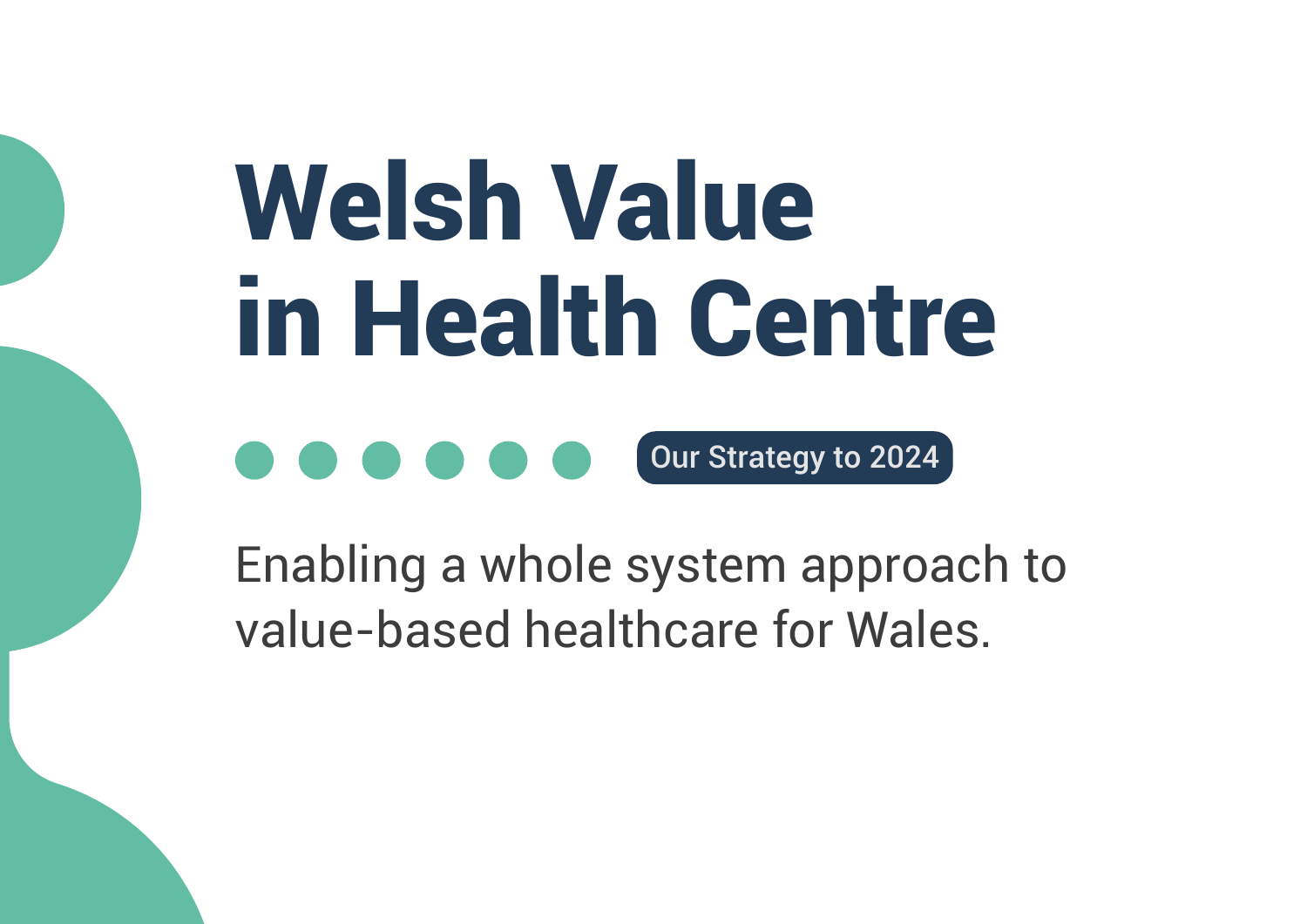# WHAT'S INSIDE...

|           | FOREWORD FROM DR SALLY LEWIS                  | $\mathcal{S}$ |
|-----------|-----------------------------------------------|---------------|
| $\bullet$ | FOREWORD FROM PAUL MEARS                      | 4             |
| $\bullet$ | <b>INTRODUCTION</b>                           | 5             |
| $\bullet$ | OUR VISION, MISSION AND PRINCIPLES            | 6             |
| $\bullet$ | <b>OUR KEY PARTNERS</b>                       |               |
| $\bullet$ | <b>OUR AREAS OF FOCUS</b>                     | $\mathsf{Q}$  |
| $\bullet$ | PERSON-CENTRED CARE                           | 10            |
| $\bullet$ | DIGITAL HEALTH                                | 11            |
| $\bullet$ | IMPLEMENTATION ACROSS NHS WALES               | 12            |
| $\bullet$ | COMMUNICATION, ENGAGEMENT AND EDUCATION       | 13            |
| $\bullet$ | <b>IMPACT - DELIVERING VALUE</b>              | 14            |
| $\bullet$ | RESEARCH, INDUSTRY AND STRATEGIC PARTNERSHIPS | 15            |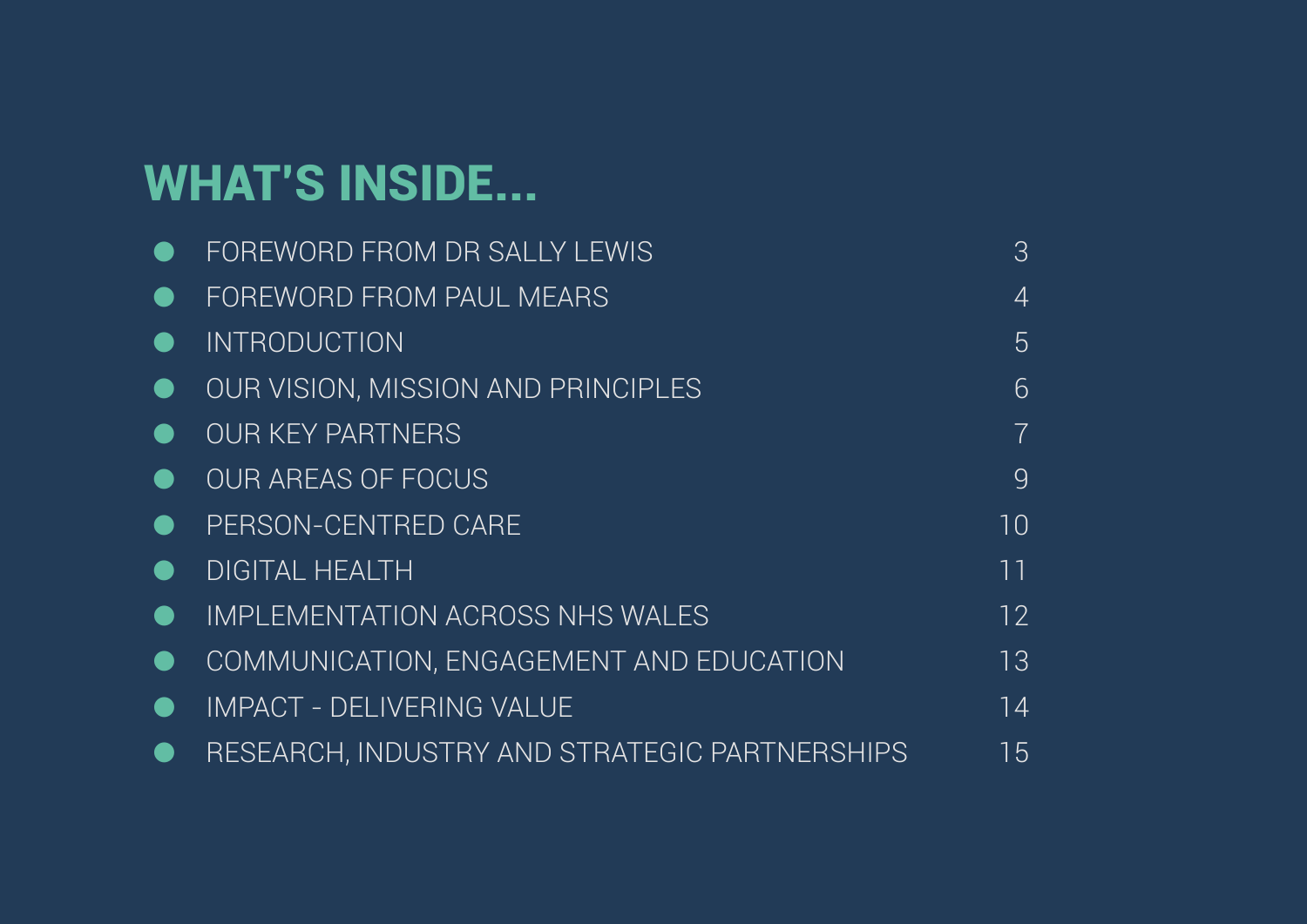### <span id="page-2-0"></span>FOREWORD FROM DR SALLY LEWIS

There are many ways to deliver increased value for patients across the system and everyone has a part to play in improving outcomes: patients, clinical teams, operational management, informatics and finance, in our healthcare organisations.

Some of these value-based approaches are relatively small and straightforward, being within the power of patients and their clinicians to achieve on their own. Others require large transformational change. For example, we know that radical changes to the way we deliver healthcare will be necessary if we are to deliver the outcomes that matter to people with the resources that we have.

New models of care frequently require not only cultural, professional and organisational change, but also the building of infrastructure and policy levers to allow those changes to be enacted and embedded.

Over the last 18 months, we have all faced challenges because of the Covid-19 pandemic. Value-based healthcare was important prior to the pandemic, but we now face a healthcare system that is under unprecedented levels of pressure and has many people who have suffered non-Covid related harm due to having difficulty, accessing healthcare through the pandemic.

Embedding a value-based approach across the entire healthcare pathway is vital. We need to focus on how we use our resources wisely to get the best possible outcomes for as many people as possible over the coming months and years.

A positive that has emerged through the pandemic is the acceleration of digital transformation throughout NHS Wales. We have seen the exchange and use of information operate at a scale like never before. We have seen new uses for existing systems and the emergence of new systems to best support our response to Covid-19 here in Wales.

This offers some real opportunities for us at the Welsh Value in Health Centre. We are now able to utilise more data to answer the questions that can be the catalyst for improved patient outcomes. Digital literacy has improved amongst the population as a whole, which creates more opportunities for us to introduce the use of patient reported experience and outcome measures to more healthcare pathways, further embedding value-based healthcare across NHS Wales.

As the Welsh Value in Health Centre, we will continue to work with key stakeholders across the healthcare sector in Wales and Welsh Government, to facilitate all of the necessary changes to health and care infrastructure to make this happen.

#### **Dr Sally Lewis**

Director of the Welsh Value in Health Centre, National Clinical Lead for Value Based and Prudent Healthcare and Honorary Professor at Swansea School of Medicine

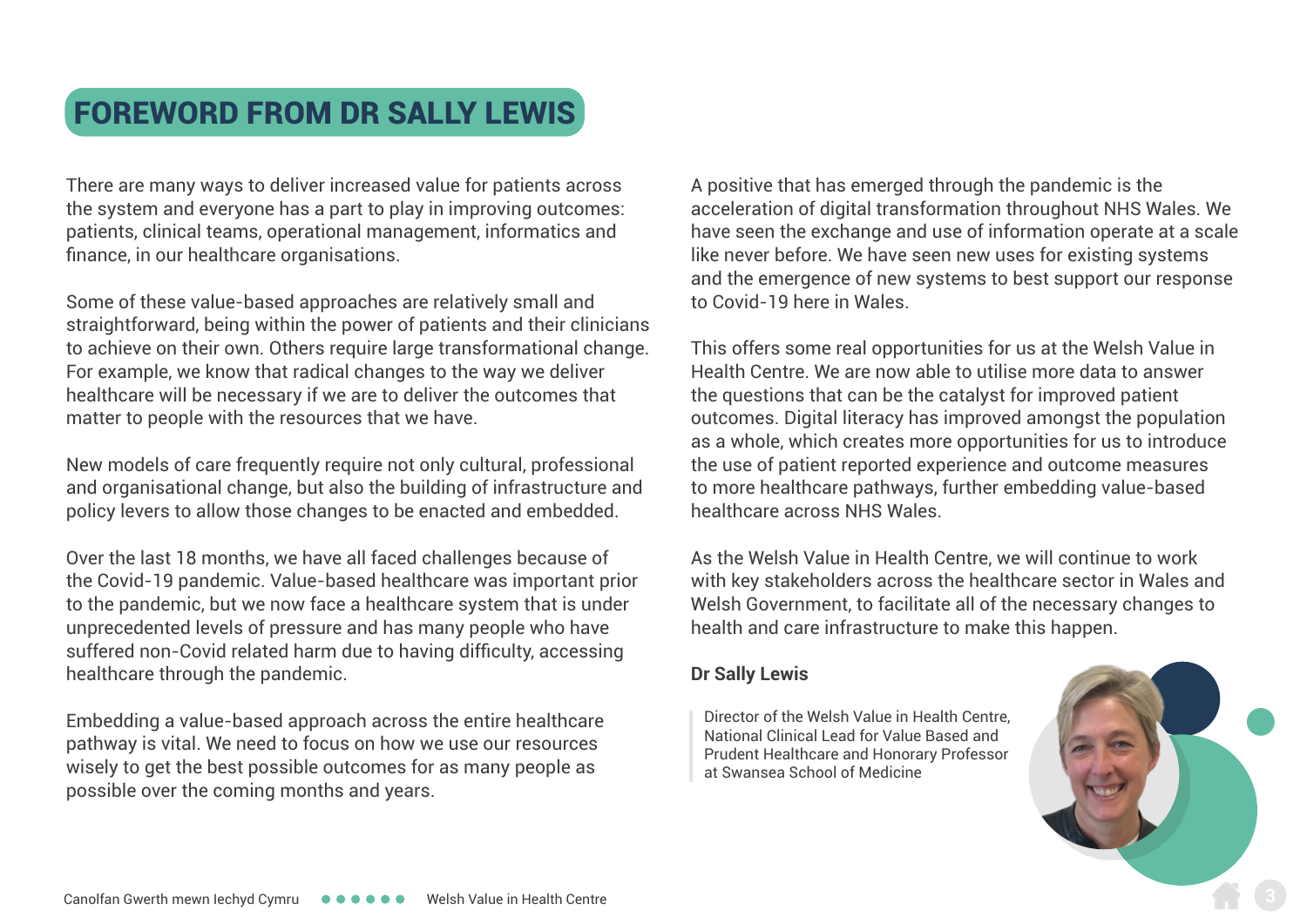### <span id="page-3-0"></span>FOREWORD FROM PAUL MEARS

I would like to welcome the Welsh Value in Health Centre to Cwm Taf Morgannwg University Health Board. The programme has made great progress over the last few years, embedding value-based healthcare across NHS Wales. Hosting a programme which has already been recognised internationally for its work is really exciting for Cwm Taf Morgannwg University Health Board and I have no doubt that the team led by Dr Sally Lewis, will continue to go from strength-to-strength as they deliver the areas of focus outlined in this strategy.

Many Health Boards and Trusts in Wales have already set up dedicated teams to focus on value-based healthcare. Under the stewardship of the Welsh Value in Health Centre, these teams will be delivering initiatives throughout the healthcare pathway that improve the outcomes that matter most for patients, staff and the wider population.

I look forward to working with the team and providing strategic guidance and support, as the importance of value-based healthcare to the success and sustainability of our system is further realised.

Thank you.

#### **Paul Mears**



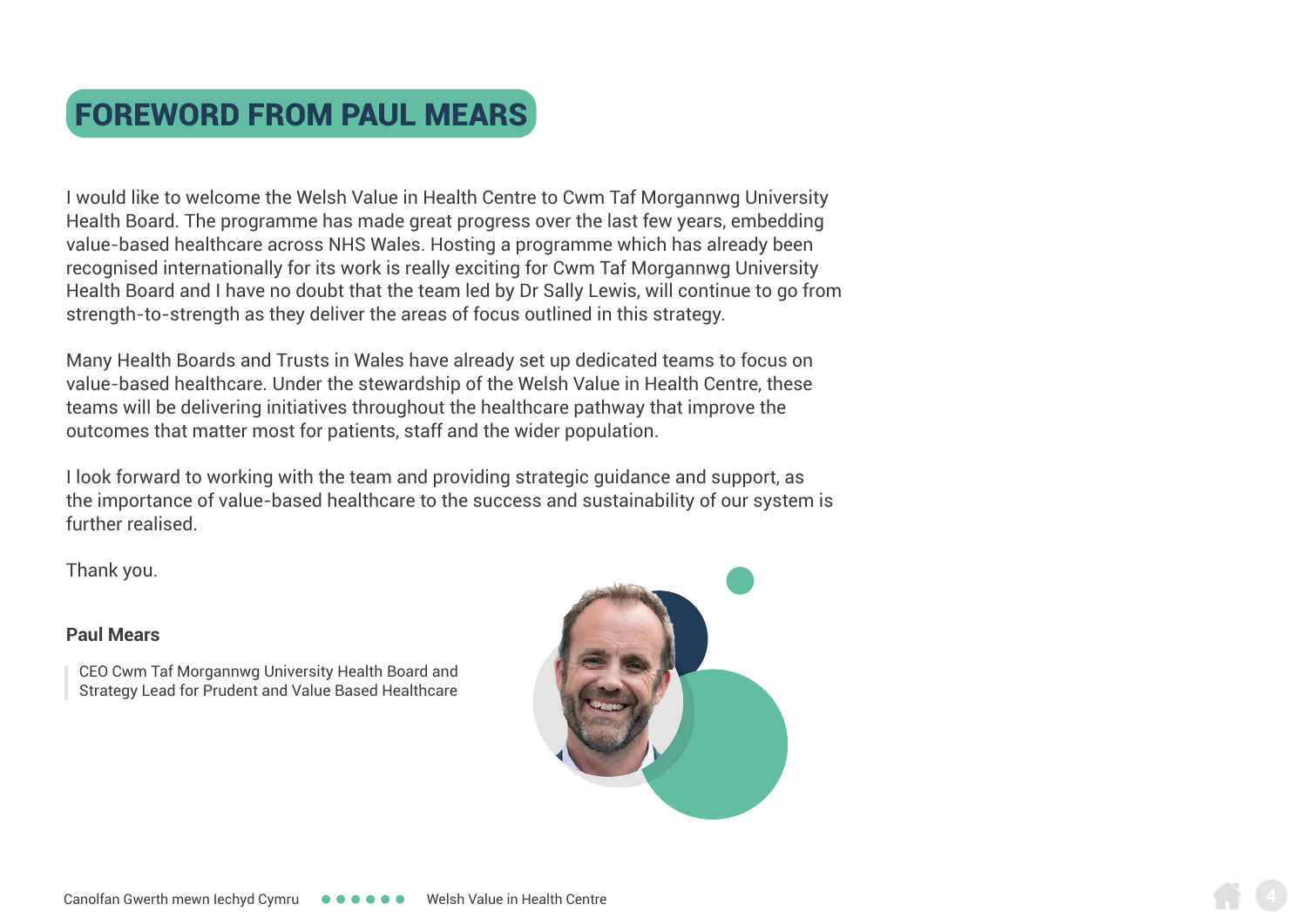### <span id="page-4-0"></span>INTRODUCTION

The Value in Health programme set out an initial Action Plan in 2019 with the aim of embedding value-based healthcare across healthcare delivery in NHS Wales. Since then, considerable progress has been made creating an environment with a focus on outcomes that matter to patients along with changes to infrastructure to create a more data-driven system. The programme encompassed the national PROMs programme from July 2019 and is now able to take the implementation of value-based healthcare in Wales to the next stage with the creation of the Welsh Value in Health Centre, under the sponsorship of the Director of Technology, Digital and Transformation in the Welsh Government's Health and Social Services Group.

In April 2021, Cwm Taf Morgannwg University Health Board was formally requested by Welsh Government to host the Value in Health programme, its Director and core staff. This request was acknowledged by the Cwm Taf Morgannwg University Health Board on 1 July 2021, subject to final agreement. The CEO of Cwm Taf Morgannwg University Health Board will also Chair the Value in Health Strategy Board.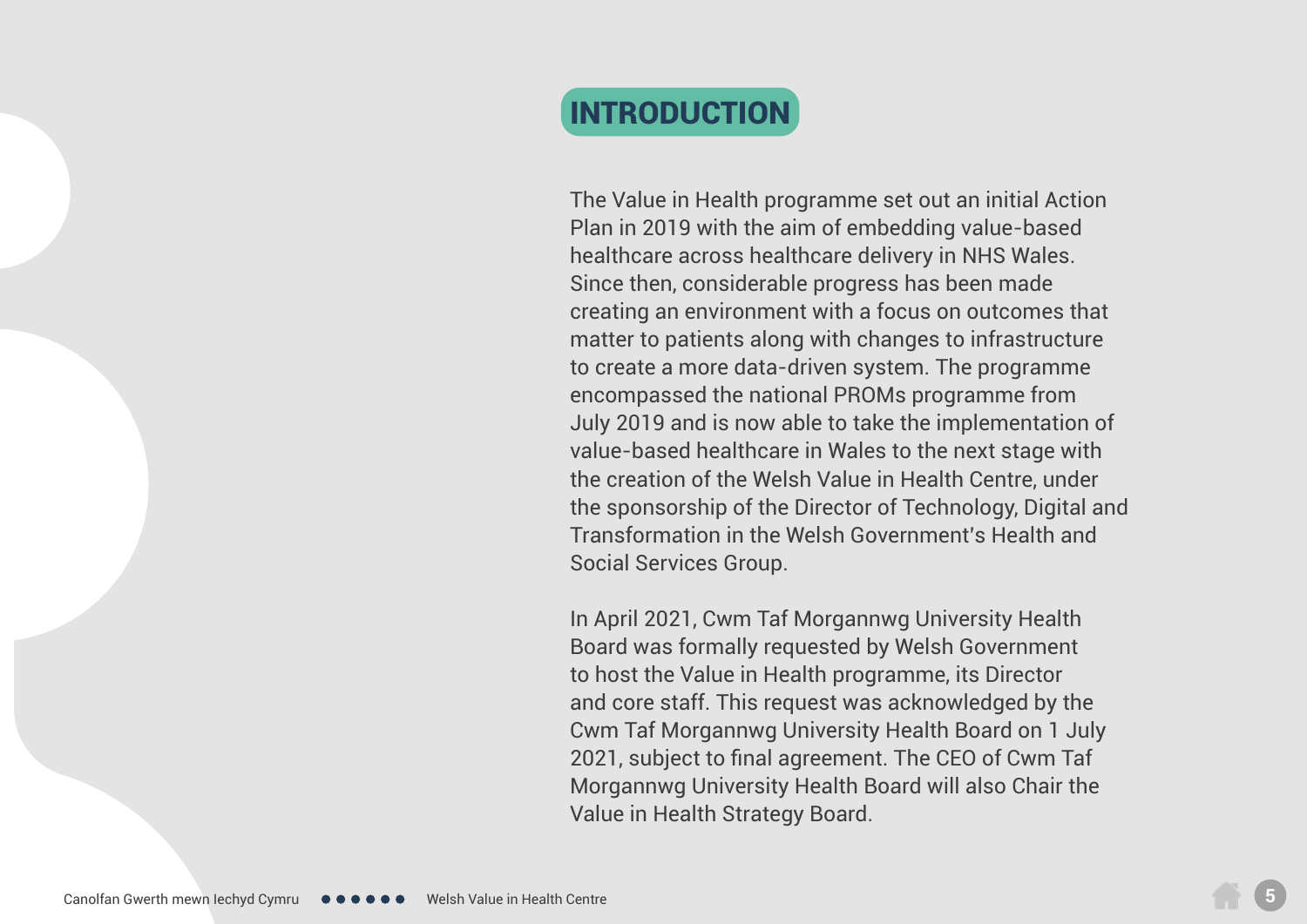### <span id="page-5-0"></span>OUR VISION, MISSION AND PRINCIPLES

## **Our Vision**

To achieve World leading health outcomes for the people of Wales in a financially sustainable way.

### **Our Mission**

To provide leadership, support, expertise and strategic direction across NHS Wales that drives better outcomes for patients in a way that is sustainable in the long-term.

## **Our Principles**

Three main principles underpin who we are at the Welsh Value in Health Centre:

#### **We are connected**

We cannot achieve our programme goals in isolation. We rely on other organisations, programmes and teams to achieve a value-based healthcare system for Wales. The need to connect, share and work together are key to our future success.

#### **We are positive**

Improving outcomes for the people of Wales is at our core. Positivity, improvement and development are vital characteristics for the programme.

#### **We are strong**

Our team is full of talented individuals, but our collective strength enables us to collaborate and work towards shared goals.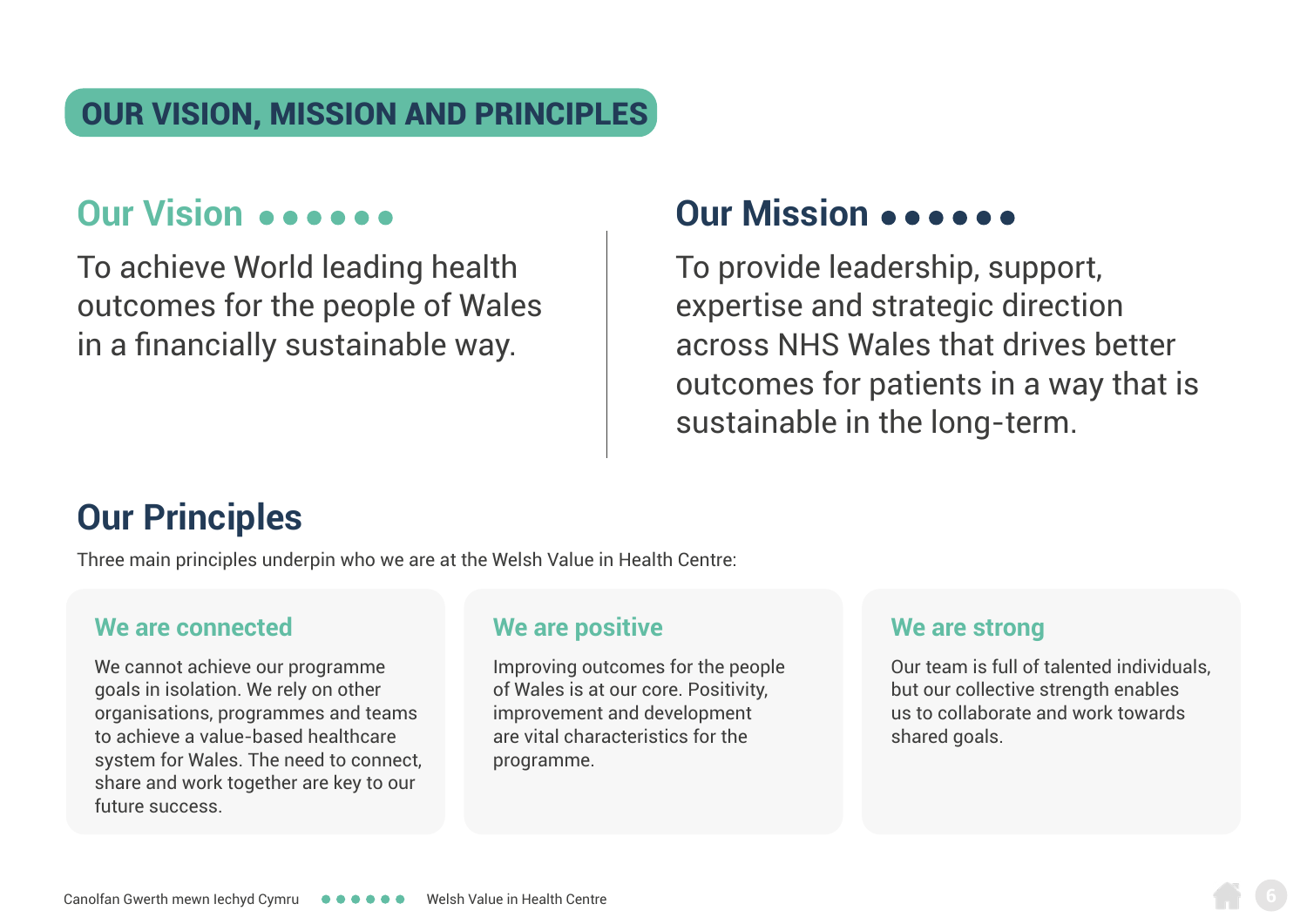### <span id="page-6-0"></span>OUR KEY PARTNERS

#### **Digital Health and Care Wales**

Digital Health and Care Wales (DHCW) has a dedicated value-based healthcare team who work closely with the Welsh Value in Health Centre to give Health Boards and Trusts the mechanism to implement value-based approaches to healthcare within their own organisations. Our work with DHCW is focussed in two main areas. Firstly, the creation of data tools that bring clinical audit to life, along with other information products that support value-based decision making. Secondly, the development of an ecosystem for patient facing technology through the Digital Services for Patients and Public (DSPP) programme.

#### ● **Cedar**

Cedar is supporting the Welsh Value in Health Centre by providing analytical and evaluation capacity, advising on PROMs selection, use, licenses and administration, and supporting the production of outputs and reports for presentations, conferences and publications. As the Welsh Value in Health Centre Research Group, their role requires collaboration with a broad range of stakeholders including patients, clinicians, Health Board and Welsh Government representatives for both local and national projects.

#### ● **Finance Delivery Unit**

The Finance Delivery Unit (FDU) is playing a significant role at the heart of the Welsh Value in Health Centre. Their team is passionate about the principles of value-based healthcare and the part they can play inw improving outcomes for patients. They are involved in value-based projects across all aspects of the programme and the wider healthcare system in Wales.

#### ● **Health Boards and Trusts**

The programme has been working with Health Boards and Trusts since 2018 to establish a value-based approach to healthcare in Wales. Today, the programme has a whole system approach that is embedding value-based healthcare as the way NHS Wales optimises available resources. Using technology to measure what matters most to people, ensuring activity is data-driven and focussed on improving patient outcomes.

*Continued overleaf*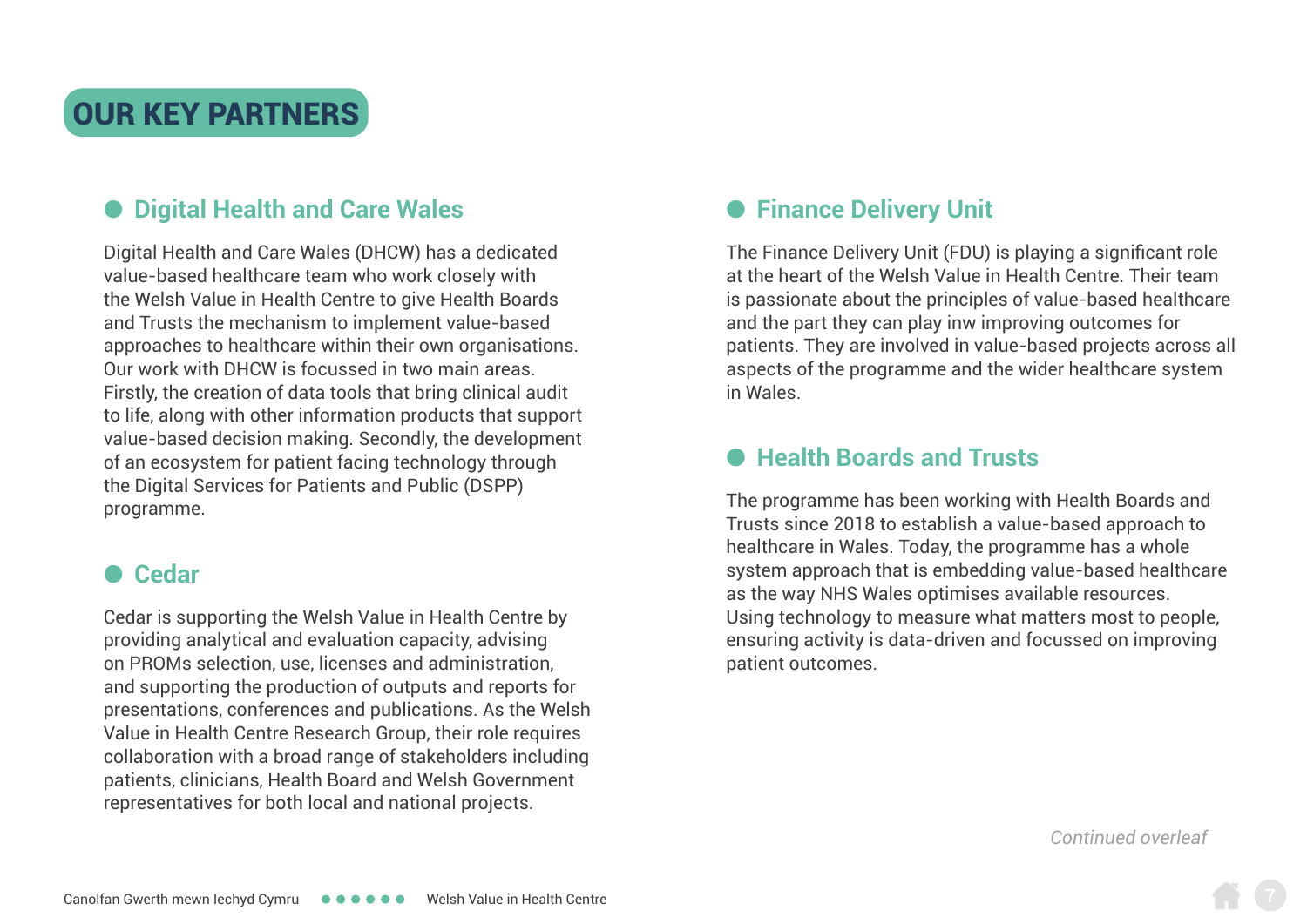### OUR KEY PARTNERS

#### ● **The Value-Based Health and Care Academy**

The Value-Based Health and Care Academy at Swansea University is the first of its kind, globally, dedicated to supporting leaders and organisations in the successful adoption of value-based healthcare. The Academy works alongside the Welsh Value in Health Centre and is affiliated with the European Alliance for Value in Health.

#### ● **Life Sciences Hub Wales**

The life sciences sector has a key role co-growing the value-based healthcare ecosystem by supporting collaborative approaches to develop and implement innovative products and services into health and social care systems.

#### ● **Health Technology Wales**

Health Technology Wales will contribute significantly by appraising the scientific evidence to inform technology adoption and disinvestment decisions. This will encourage best use of the scarce resources available to invest in health and social care technologies, and maximise the health gain they offer for the people of Wales.

#### ● **National Data Resource**

Within Digital Health and Care Wales, the National Data Resource (NDR) programme is a strategic imperative for health and care in Wales and an essential component of the Digital Architecture Review. It underpins delivery of the commitments made in *[A](https://gov.wales/sites/default/files/publications/2019-10/a-healthier-wales-action-plan.pdf)  [Healthier Wales: Our Plan for Health and Social Care](https://gov.wales/sites/default/files/publications/2019-10/a-healthier-wales-action-plan.pdf)  [\(2018\)](https://gov.wales/sites/default/files/publications/2019-10/a-healthier-wales-action-plan.pdf)* with goals to deliver a more joined up approach to health and care data across Wales. It will support the timely and seamless data flows required by the Welsh Value in Health Centre.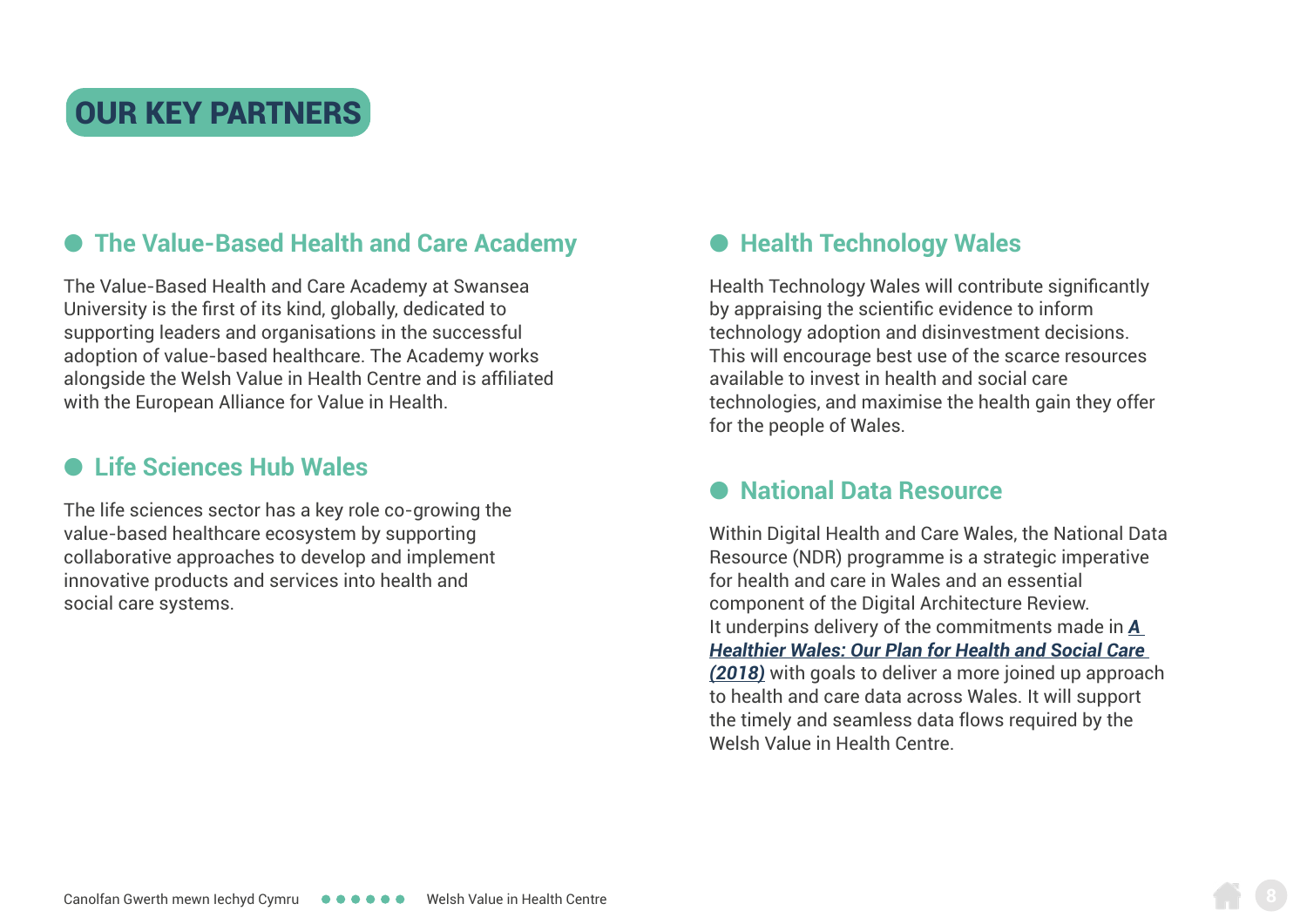# <span id="page-8-0"></span>OUR AREAS OF FOCUS

There are opportunities to embed a value-based approach at every stage of the healthcare pathway, many great examples of which have already been introduced by teams across Wales. Working with our partners, we will expand our programme reach to enable the delivery of value-based healthcare throughout the entire pathway, for the whole population of Wales, equitably.



Our initial programme goals have evolved over the last few years, so as we move forward and the proliferation of value-based healthcare grows, we will now have six key areas of focus.

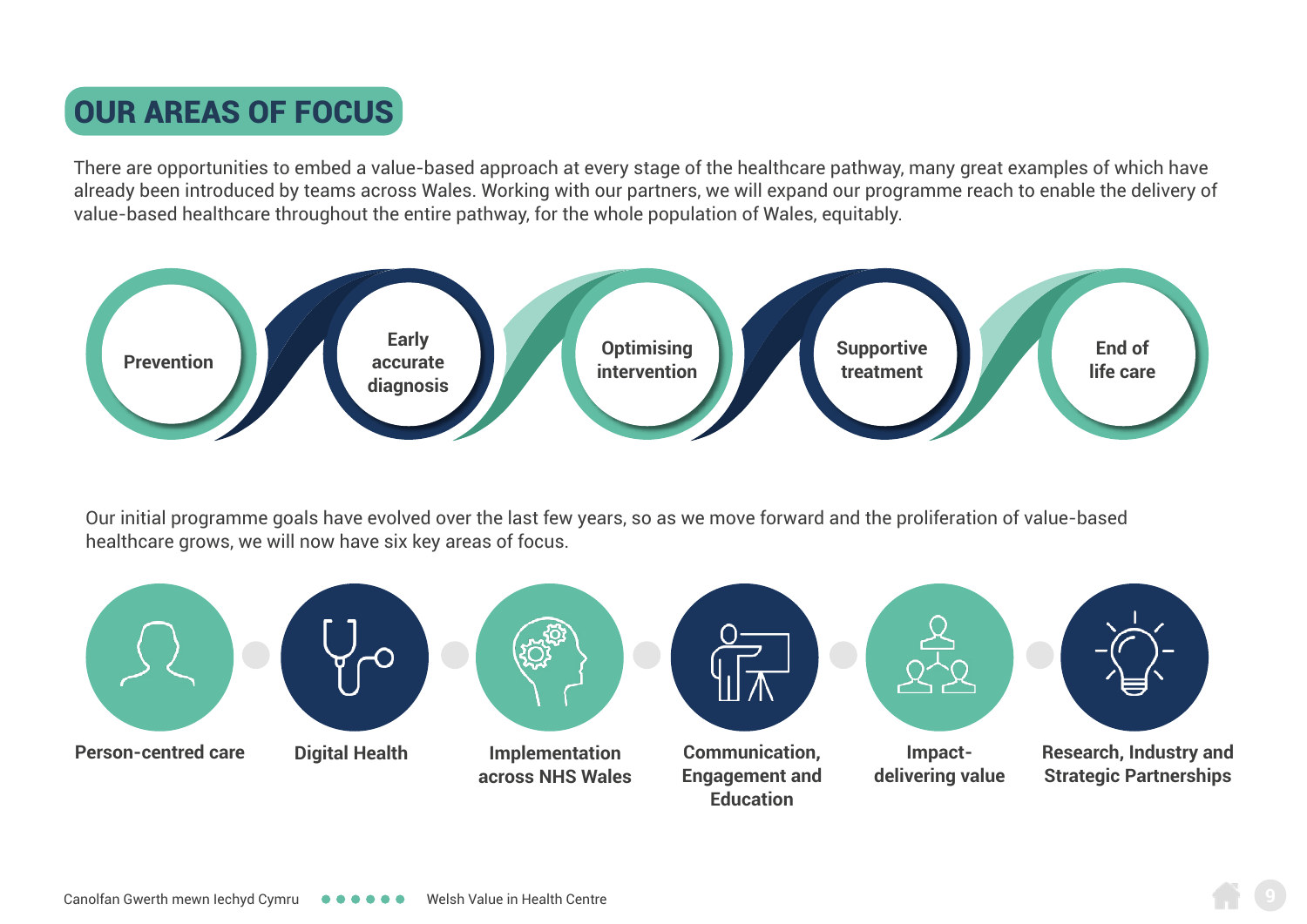<span id="page-9-0"></span>

# PERSON-CENTRED CARE

We are all unique individuals and each person is an 'expert in their own life' with different goals, preferences and aspirations for their care. Active involvement in our own care improves our outcomes whether that is through health behaviours or confident management of our chronic conditions. To do this we need to be able to access the information we need and be supported to make the choices about treatments that will achieve our health goals, whatever they may be and at every stage of life. We need to be able to navigate the healthcare system to access the help that we need at the right time.



- Training and embedding shared decision making into clinical practice.
- Patient education and information to support health literacy and healthy lifestyle choices.
- Patient-focused research into patient-reported outcome measures.
- Consulting with patient organisations.
- Understanding the impact on patients of new models of care.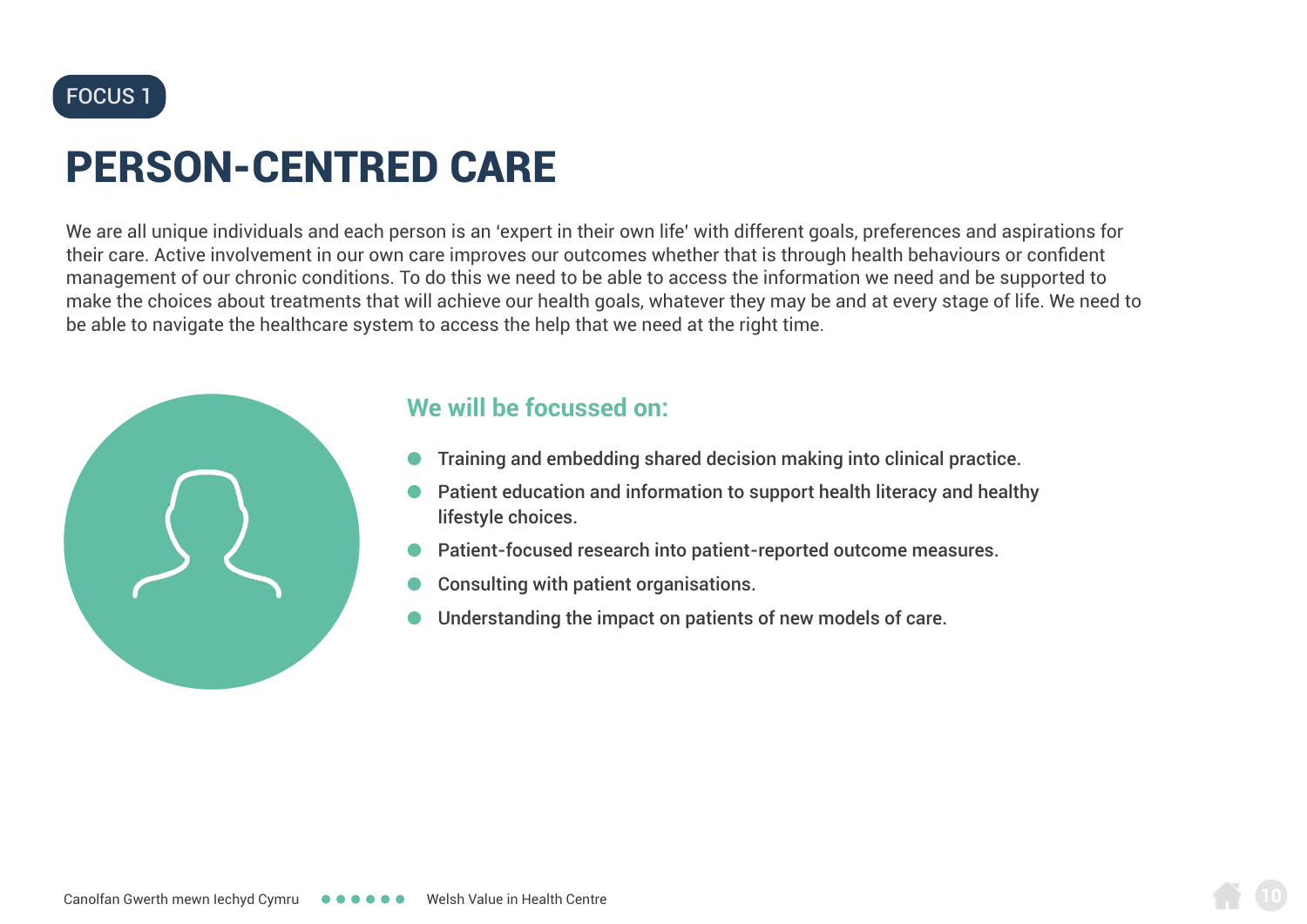<span id="page-10-0"></span>

# DIGITAL HEALTH

Value-based healthcare demands a data-informed approach to decision making at all levels, whether that is to support shared decisionmaking in the consultation, for quality improvement in a service, for resource allocation or for research.

A key aspect is the capture of patient reported outcomes. These structured and commonly codified questionnaires are important status reports about the symptom burden and quality of life of an individual on a given day. They can be an important tool to support care and therefore must be embedded technically across our healthcare information system to be accessed by patients and their clinicians in support of new models of care.



- Triangulating information outcome, costing and process data together. This is so that we can understand what is happening in our system and find solutions to increase value for patients.
- Continuing to bring clinicians and analysts together to start answering some of the key questions affecting today's NHS, so that we may become effective stewards of finite resources and improve outcomes at an individual and a population level. Leveraging good quality data. We are already addressing the digital and technical issues associated with the capture of patient reported outcomes in direct care.
- Making data available in clinical systems and be able to be extracted and linked to other data for analysis in support of service improvement. This detailed work requires partnership working between the Welsh Value in Health Centre and our key partners to ensure a seamless approach to tackling all of the relevant issues including data standards, semantic interoperability and information governance.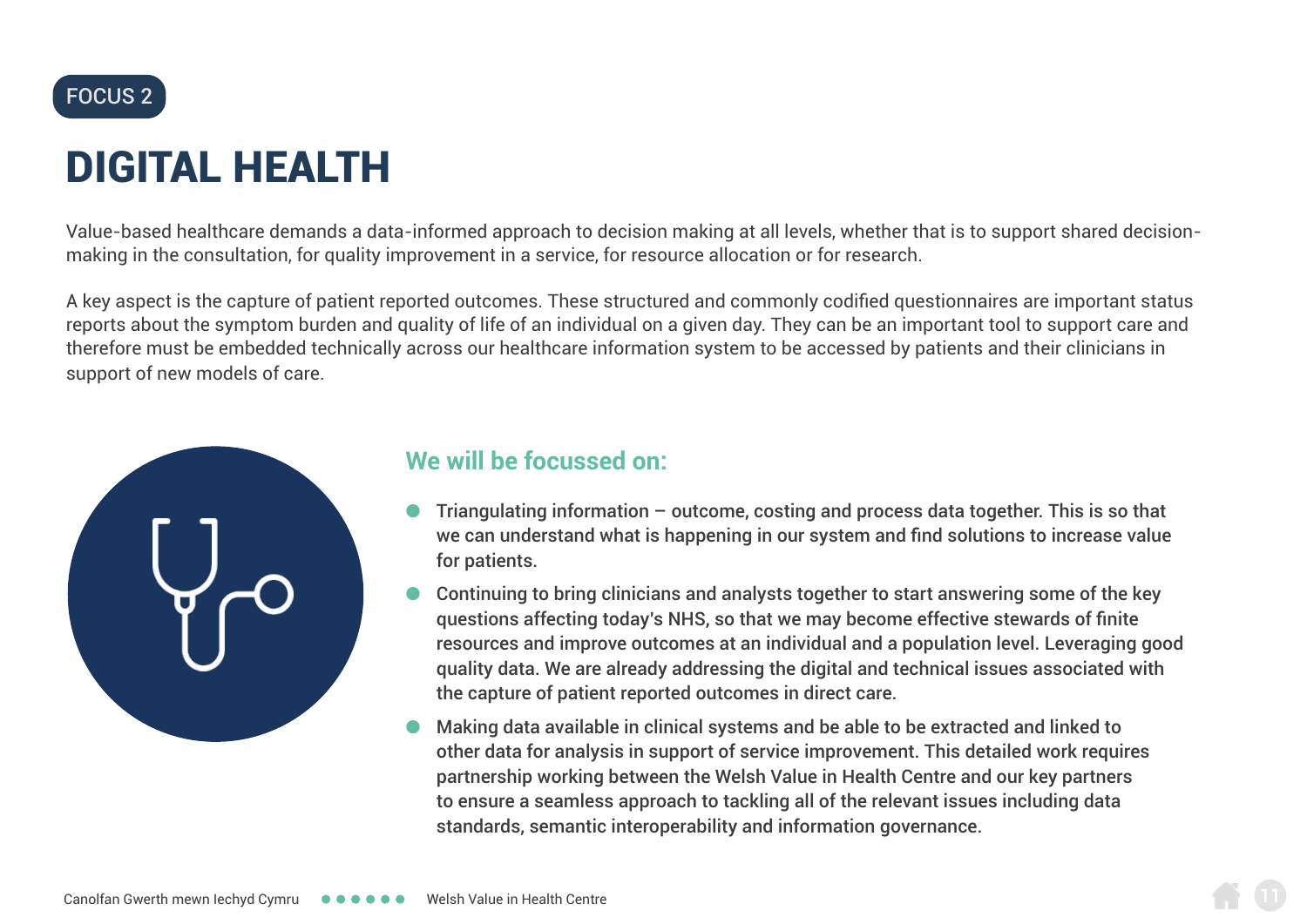<span id="page-11-0"></span>

# IMPLEMENTATION ACROSS NHS WALES

Many Health Boards have now formed their own value-based healthcare teams internally and much is to be gained through collaboration with them and sharing of good practice. Our Community of Practice is one channel that is already supporting this.

The Welsh Value in Health Centre has a role to play in providing leadership, advice and input on their selection of patient reported outcome measures (PROMs), translation requirements and licensing for the networks, as well as costing methodology.

The Welsh Value in Health Centre will also provide a 'train the trainer' approach to value-based project management for national networks interested in PROMs deployment along with advice on value-based approaches to pathway redesign.



- Growing the Community of Practice across Wales, capturing best practice and writing case studies from which others may learn and implement their own valuebased healthcare approaches.
- Ensuring a coordinated approach to national PROMs through the expertise of Cedar within the Welsh Value in Health Centre Research Group.
- Maintaining close relationships with the Finance Delivery Unit to align costing activity with the strategic aims of the programme.
- Create a consistent set of toolkits, frameworks, models and case studies to support the implementation of value-based healthcare across Wales.
- Encouraging and embedding the use of data and raising data literacy for all.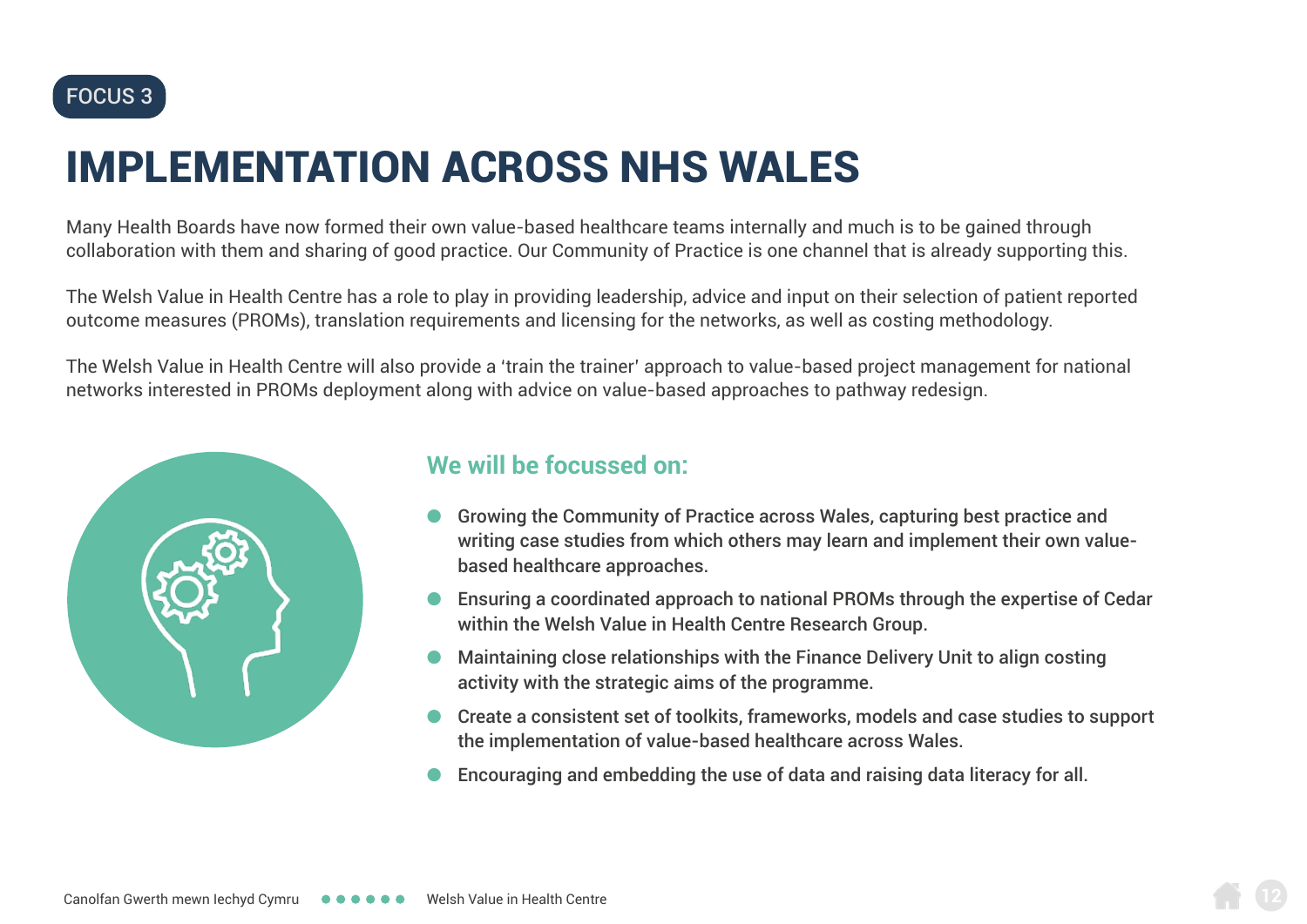<span id="page-12-0"></span>

# COMMUNICATION, ENGAGEMENT AND EDUCATION

Value-based healthcare is as much a cultural change as a technical one. It requires constant communication of the principles, so that clarity of purpose is understood and a common language, which draws together professionals from all disciplines, as well as patients and the public.

As the programme has developed, more formal approaches to education have become necessary. This has resulted in the creation of the Intensive Learning Academy for Value-Based Health and Care at Swansea University.



- The evolution of our website as a single access point on all value-based healthcare activities in Wales, and highlighting the work of value-based healthcare teams across our Health Boards and Trusts. The website will be our content hub for all things related to the Welsh Value in Health Centre. It will also play a key role in enabling people to access our standard reporting tools (dashboards) and toolkits to support value-based healthcare implementation.
- Growing our communication channels and delivering content to our audiences that is engaging, relevant and exciting. Content that highlights the work of the Welsh Value in Health Centre and the value-based healthcare projects being delivered by Health Boards and Trusts in Wales too.
- Enhancing our schedule of events throughout the year to include webinars, seminars and conferences. This is to celebrate value-based healthcare exemplars, launch new data products, create discussion about value-based healthcare issues such as data management and technology, and to lead cultural change.
- Introducing a memorandum of understanding and close working relationships with the Intensive Learning Academy (ILA) to ensure the ethos of the Welsh Value in Health Centre is maintained and the ILA has a pipeline of Welsh case studies to draw upon and teach.
- Leading and creating the momentum around a culture of stewardship amongst all professional groups in NHS Wales.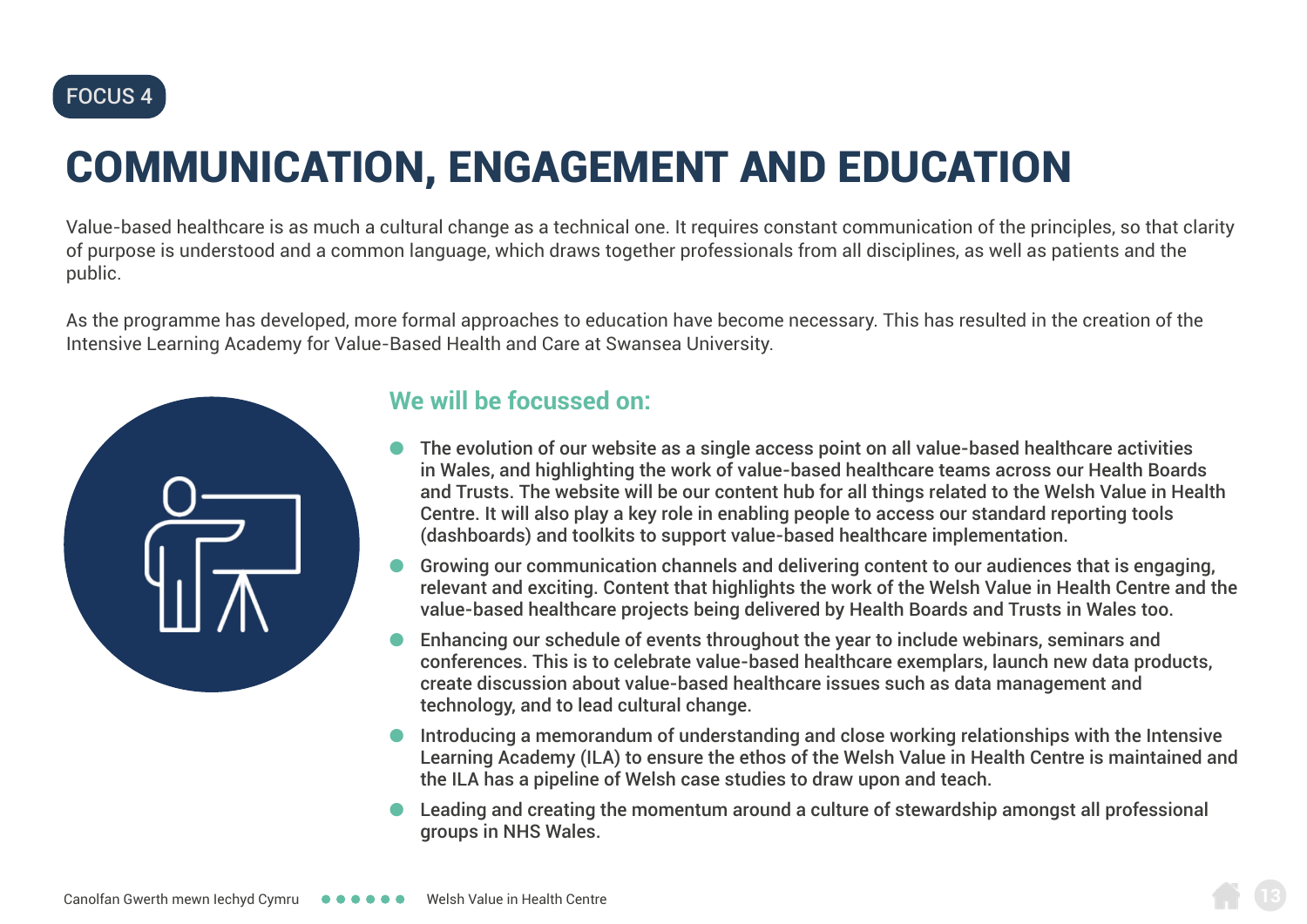<span id="page-13-0"></span>

# IMPACT - DELIVERING VALUE

The implementation of value-based healthcare is a large cultural and transformational change that has grown from the grass roots in Wales, as a delivery mechanism for *[Prudent Healthcare](https://gov.wales/sites/default/files/publications/2019-04/securing-health-and-well-being-for-future-generations.pdf)*. The principles are important in underpinning the way we reshape our services to meet the evolving needs of our population in Wales. As we learn and evolve the way all parts of the system will have a part to play, from policy through to clinical encounters. The value-based approach underpins the delivery of the *[National Clinical Framework](https://gov.wales/sites/default/files/publications/2021-05/national-clinical-framework-a-learning-health-and-care-system_0.pdf)* in supporting the creation of a Learning Health and Care system.

This area of focus will determine the success of the value-based healthcare approach in Wales.



- Publishing evidence of improved outcomes and/or optimised resource allocation across the whole pathway (prevention through to end of life).
- Offering support for exemplar projects which demonstrate how cultural and infrastructural change to a value-based healthcare approach can improve outcomes and create a more sustainable healthcare delivery that meets the evolving needs of our population.
- Developing new approaches to 'financing for value'.
- Undertaking evidence based evaluations of new models of care prior to scaling.
- Evidencing the use of an outcome-focussed approach to planning and service configuration.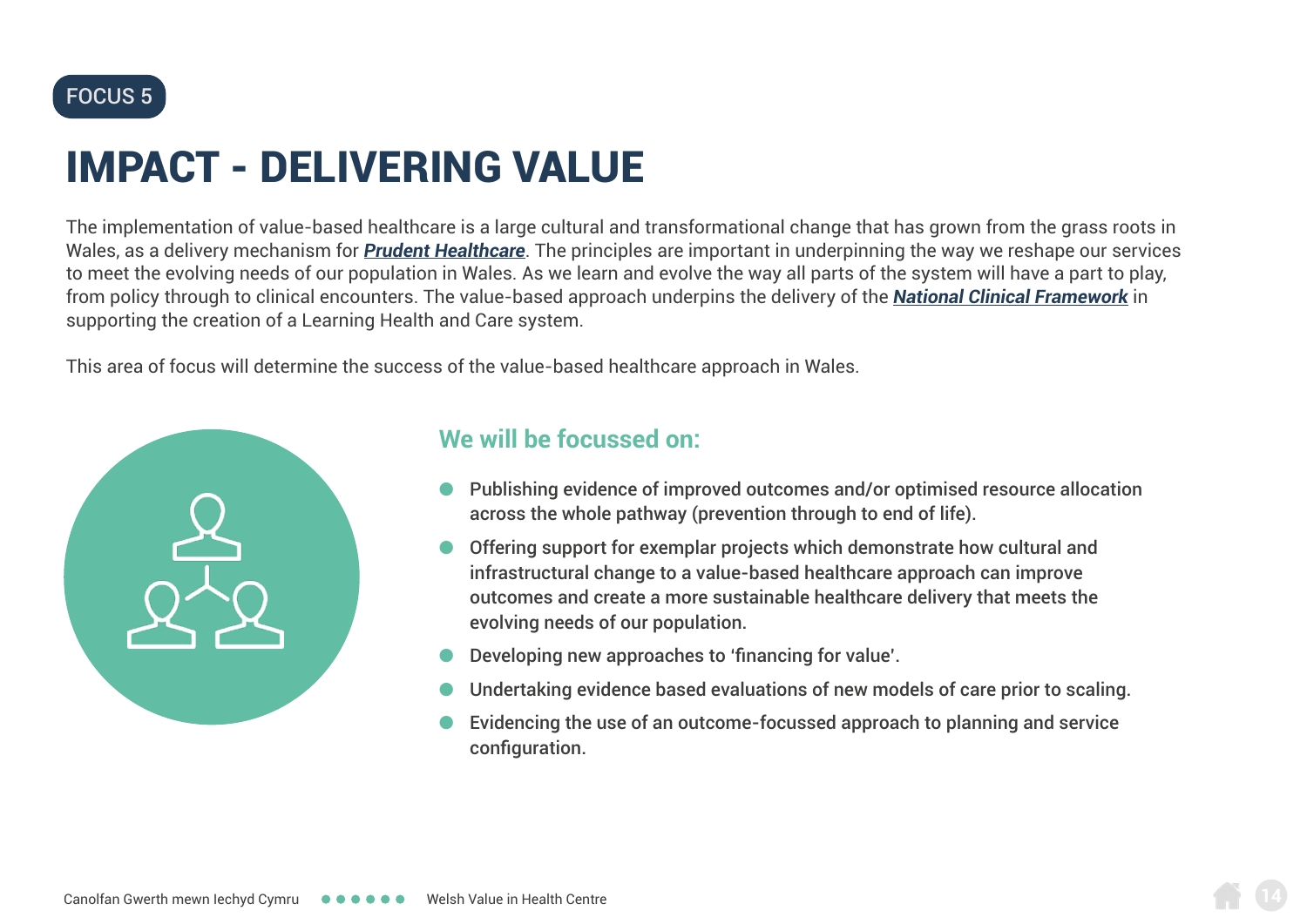<span id="page-14-0"></span>

# RESEARCH, INDUSTRY AND STRATEGIC PARTNERSHIPS

Implementing value-based healthcare across a system is difficult and is a long-term endeavour. Strategic partnerships are necessary and helpful to create momentum for change and to provide support for overcoming barriers to delivering value, which may be universal.

There are still many unknowns worldwide regarding the implementation of value-based healthcare. In Wales, we are well placed to collaborate academically and conduct research into multiple aspects of value-based healthcare. Some of this will be led in house by our experts at Cedar, some will be conducted by the Intensive Learning Academy at Swansea University, and some will be carried out with other academic partners across Wales, the United Kingdom and worldwide.



This is important both to ensure we take an evidence-based approach to the implementation of all aspects of value-based healthcare in Wales and to maintain Wales' reputation as a leader in this field.

A key part of value-based healthcare is the optimum positioning of drugs and medical devices to support pathways of care. In an ideal world, procurement of these products should be based on the outcomes delivered. This is a true aspiration across Wales but turning enthusiasm into commitment is a problem that is being grappled with around the world. We have found it helpful to link these conversations to the research and innovation agenda.

Partnerships with Life Sciences Hub Wales, Health Technology Wales and the National Data Resource are essential to ensure that new medical devices are shown to be of high value in the Welsh context as the outcomes achieved are intrinsically linked to how clinical pathways should be configured.

*Continued overleaf*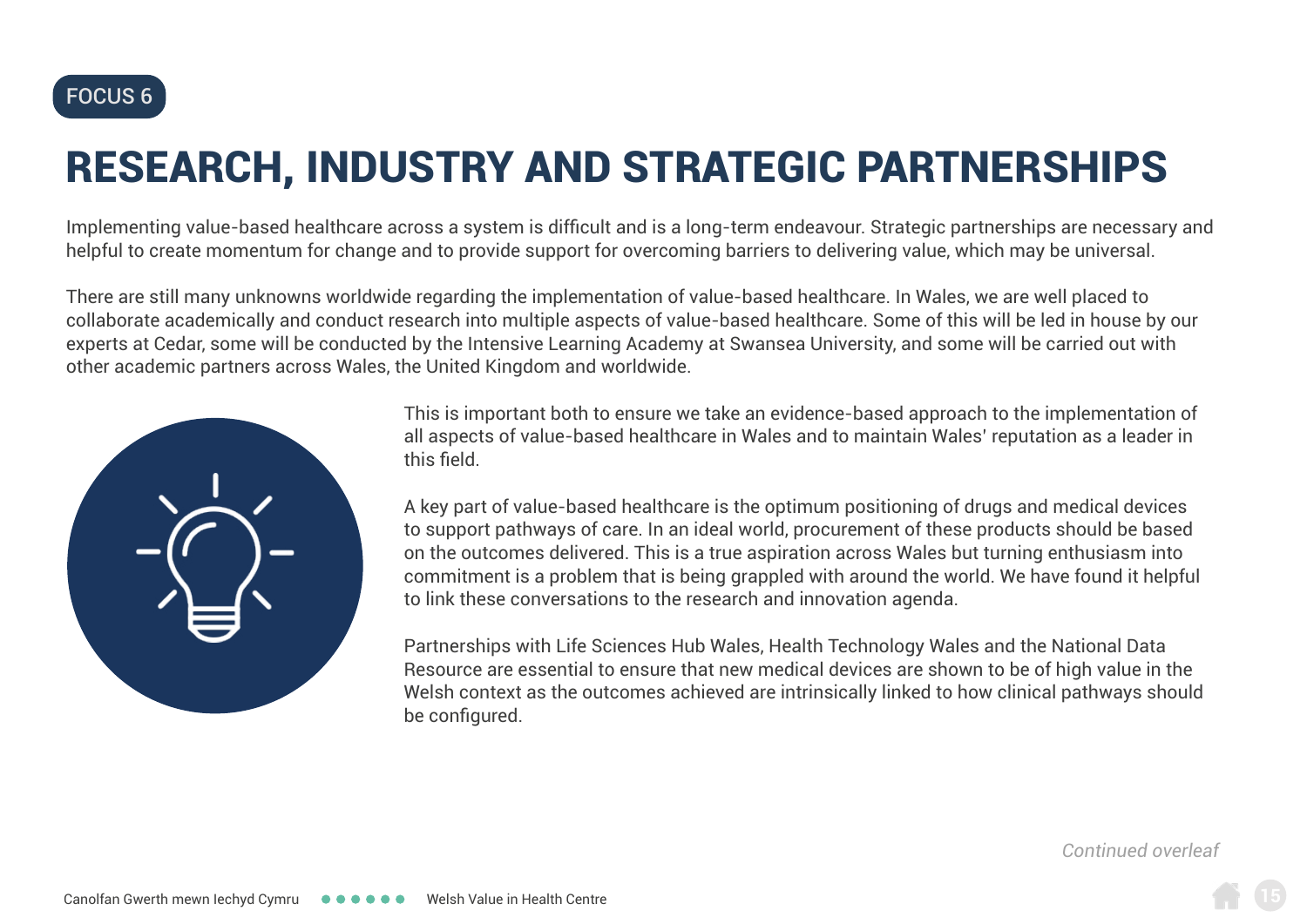# RESEARCH, INDUSTRY AND STRATEGIC PARTNERSHIPS

- The Welsh Value in Health Centre Research Group providing in-house capacity to lead service evaluations and research projects across Wales. This will facilitate evidencebased decision making and build strategic links with research and industry partners.
- The Welsh Value in Health Centre (Partnering for Value) group, providing advice and guidance, around a 'single front door' into Wales, a clear roadmap on how to develop, innovate and design strategic partnerships based on value.
- Continuing to work in partnership with the World Economic Forum and the Organisation for Economic Co-operation and Development (OECD).